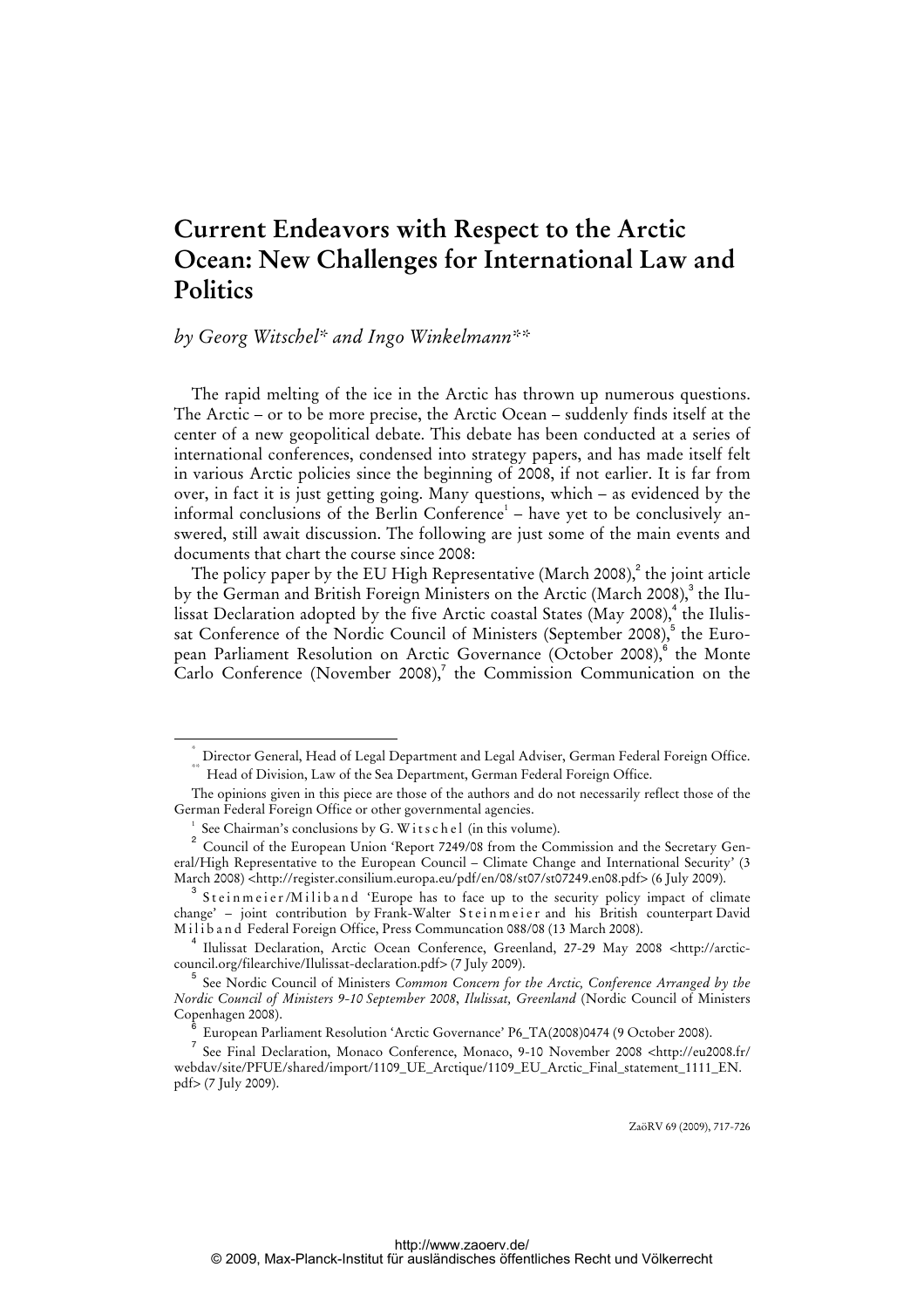European Union and the Arctic Region (November 2008),<sup>8</sup> the US Presidential Directive on Arctic Region Policy (January 2009),<sup>9</sup> the NATO Seminar in Reykjavik (January 2009),<sup>10</sup> the Arctic Conference in Berlin (March 2009)<sup>11</sup> and the Meeting of the Parties to the 1973 Agreement on the Conservation of Polar Bears (March 2009).<sup>12</sup> These will be described below and the relevant documents included in the annex. This list is by no means exhaustive. Arctic Council sessions, other Arctic strategies and expert meetings have been omitted for various reasons. The annex also contains the relevant Articles of the UN Convention on the Law of the Sea (UNCLOS).<sup>13</sup>

### **1. The Paper by the EU High Representative (3 March 2008)**

On 3 March 2008, the European Commission and the Secretary-General/High Representative submitted a joint paper titled "Climate Change and International Security" to the European Council. It focused on the impact of climate change on international security and considered the impact of these international security consequences on Europe's own security, and how the European Union (EU) should respond.

The paper distinguishes between various forms of conflict driven by climate change in different regions of the world: conflicts of resources, economic damage and risk to coastal cities and critical infrastructure, loss of territory and border disputes, environmentally-induced migration, situations of fragility and radicalization, tension over energy supply and pressure on international governance.

The Arctic is mentioned specifically: "The rapid melting of the polar ice caps, in particular, the Arctic, is opening up new waterways and international trade routes. In addition, the increased accessibility of the enormous hydrocarbon resources in the Arctic region is changing the geo-strategic dynamics of the region with potential consequences for international stability and European security interests. The resulting new strategic interests are illustrated by the recent planting of the Russian flag under the North Pole. There is an increasing need to address the growing debate over territorial claims and access to new trade routes by different countries

<sup>8</sup> Commission of the European Communities 'Communication from the Commission to the European Parliament and the Council – The European Union and the Arctic Region' COM(2008) 763 final (20 November 2008).

<sup>&</sup>lt;sup>9</sup> United States National Security Presidential Directive and Homeland Security Presidential Directive NSPD 66/HSPD 25 'Arctic Region Policy' (9 January 2009) <<http://www.fas.org/irp/offdocs/> nspd/nspd-66.htm> (7 July 2009).

<sup>&</sup>lt;sup>10</sup> See Chairman's Conclusions, NATO Seminar 'Security Prospects In the High North', Reykjavik, 28-29 January 2009 <[http://www.mfa.is/publications/aifs/nr/4801>](http://www.mfa.is/publications/aifs/nr/4801) (7 July 2009).

See Chairman's Conclusions by G. Wits chel (in this volume).

<sup>&</sup>lt;sup>12</sup> Outcome of Meeting, Meeting of the Parties to the 1973 Agreement on the Conservation of Polar Bears, Tromsø, 17-19 March 2009 [<http://www.polarbearmeeting.org/>](http://www.polarbearmeeting.org/) (8 July 2009).

<sup>&</sup>lt;sup>13</sup> United Nations Convention on the Law of the Sea (concluded 10 December 1982, entered into force 16 November 1994) 1833 UNTS 396.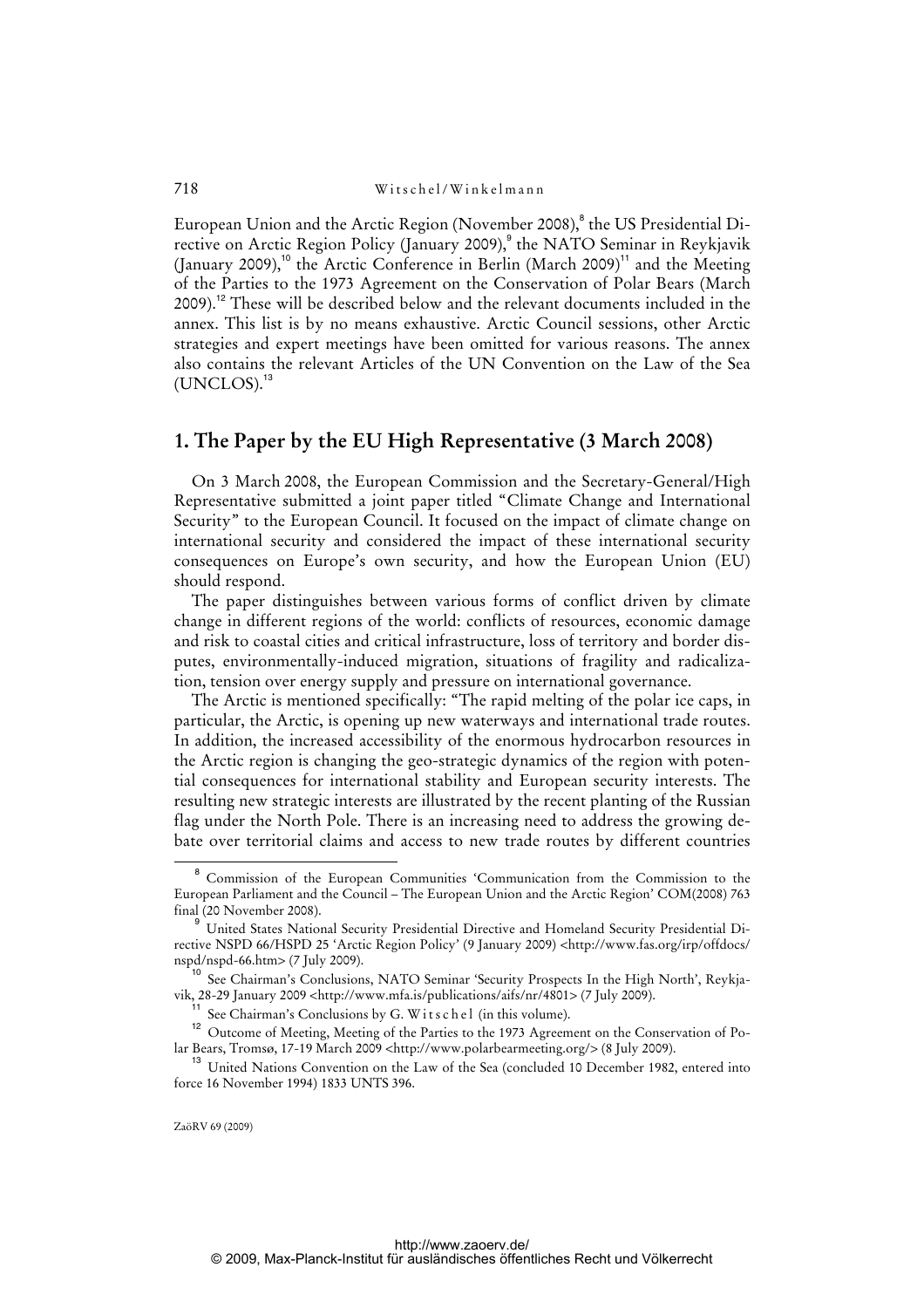which challenge Europe's ability to effectively secure its trade and resource interests in the region and may put pressure on its relations with key partners".<sup>14</sup>

## **2. The Joint Article by the German and British Foreign Ministers (6 March 2008)**

Just a few days later, on 6 March 2008 on the sidelines of the NATO Summit in Budapest, Federal Foreign Minister Frank-Walter Steinmeier and his British counterpart Minister David Miliband published a joint article about the threats posed by climate change. The two Ministers stressed that they had put the security implications of climate change at the very top of the international agenda. The article stated that in 2007 the UK launched a debate in the UN Security Council on the impacts of climate change on peace and security, and during its EU Presidency in 2007, Germany initiated a report on a European response to the new security risks. Both the UK and Germany support a European response to the security challenges posed by climate change. The Ministers had the following to say with respect to the Arctic: "We need to consider now how climate change will affect the strategic context of European foreign and security policy in the years to come. For instance the shrinking Arctic icecap raises questions about resources, delimitation of maritime zones and sea-lanes in the far North. To avoid new tensions, the EU report on climate security proposes a European Arctic policy. It is vitally important for European security to implement governance structures for the Arctic region based on international law, aiming at a cooperative and peaceful management of resources and preserving the ecological heritage of mankind".<sup>15</sup>

#### **3. The Ilulissat Declaration (27-29 May 2008)**

The Declaration, known as the "Ilulissat Declaration" after the place in Greenland where the conference was held, is a carefully worded declaration adopted by the "Arctic 5" (A5) at the end of May 2008. It outlines the kind of cooperation the A5 (Canada, Denmark, Norway, the Russian Federation and the United States of America) are considering in the Arctic. From the text one can glean which principles will be applied as regards legal arrangements, research, managing natural resources and the ecosystem of the Arctic Ocean. In their Declaration the A5 emphasize their supremacy in this area. They speak out in favor of applying the international law of the sea to the Arctic and against the conclusion of

<sup>&</sup>lt;sup>14</sup> Council of the European Union 'Report 7249/08 from the Commission and the Secretary General/High Representative to the European Council – Climate Change and International Security' (note 2), ch III.6.

<sup>&</sup>lt;sup>15</sup> Steinmeier/Miliband (note 3); for the EU report on climate security see above "1. The Paper by the EU High Representative (3 March 2008)".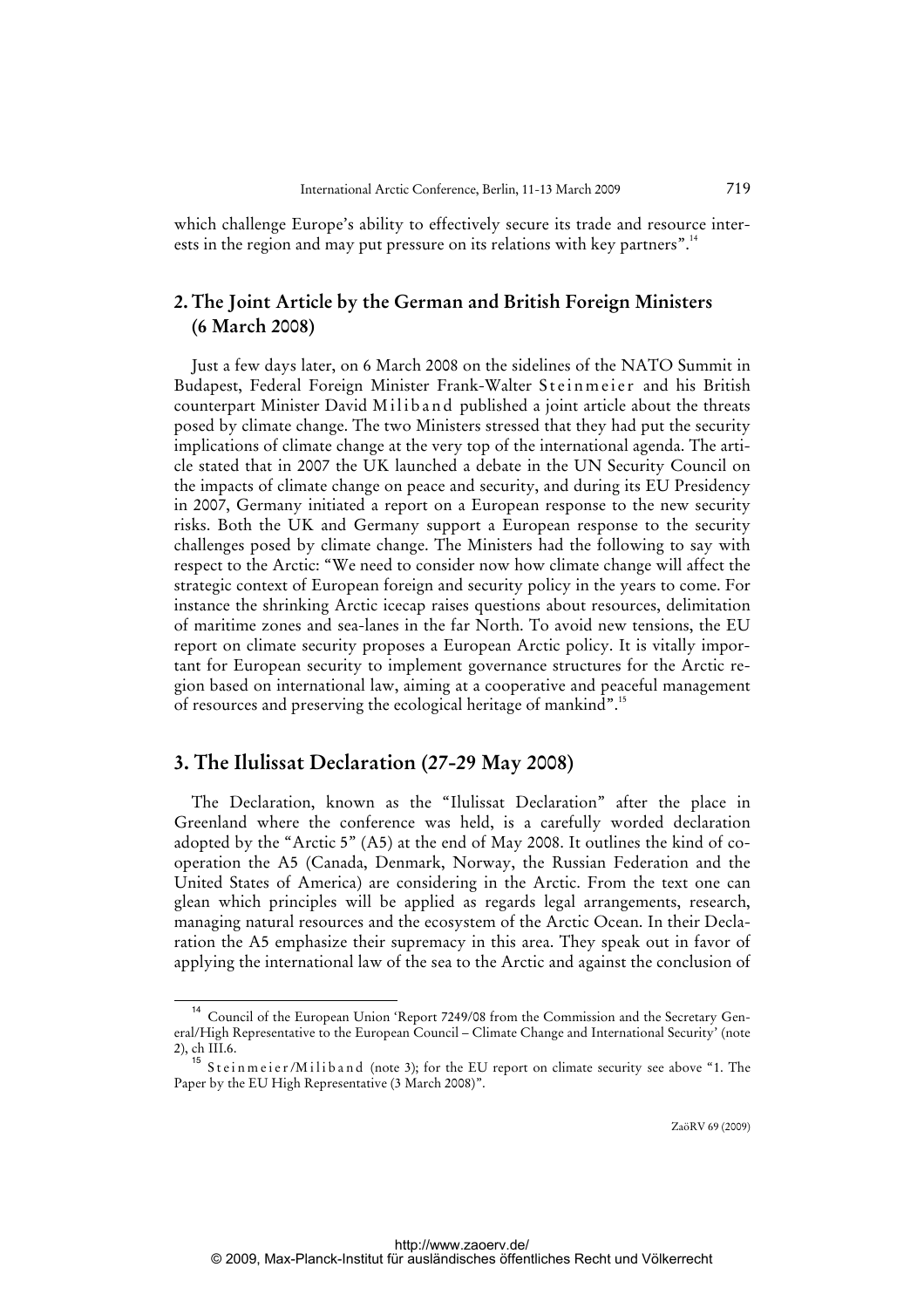a specific agreement for the Arctic. This sends an important signal to other potential Arctic players and to the international community. While stating unequivocally that the A5 "remain committed to this legal framework and to the orderly settlement of any possible overlapping claims",<sup>16</sup> it is clear that issues relating to the outer limits of their continental shelves also played an unstated role<sup>17</sup> in the Declaration, which has also been dubbed the Declaration on "Fixed Rules of Play for Dividing Up the Arctic Ocean".<sup>18</sup> This Declaration also covers further issues such as the protection and preservation of the fragile marine environment, tourism, shipping, research and scientific research. Repeated mention is made of cooperation among the five States and "with other interested parties",<sup>19</sup> and "among relevant states",<sup>20</sup> without these being more closely defined.

## **4. The Arctic Conference of the Nordic Council of Ministers (9-10 September 2008)**

Ilulissat was also the venue of a conference organized in September 2008 by the Nordic Council of Ministers entitled "Common Concern for the Arctic". The focus of the conference was on the Arctic and the EU and how to best assist the different components of the EU in addressing Arctic issues more effectively and in a more coherent manner. In his conclusions, the Chairman Hans C o r ell referred to the main results of the five panels on terrestrial living resources, marine living resources, non-renewable resources/opportunities and concerns, local development/capacity building, as well as Arctic research/science and traditional knowledge.<sup>21</sup> In a keynote address, EU Commissioner Joe B o r g outlined the future EU strategy on the Arctic.<sup>22</sup>

Ilulissaat Declaration (note 4) para. 3.

<sup>&</sup>lt;sup>17</sup> This was among the subjects discussed at the senior officials meeting in Oslo (15-16 October 2007), which is referred to in para. 3 of the Declaration (ibid.).

<sup>&</sup>lt;sup>18</sup> Cf. Winkelmann 'Fixed Rules of Play for Dividing up the Arctic Ocean: The Ilulissat Declaration of the Arctic Coastal States' SWP Comments 18 (2008) 1.

 $\frac{9}{9}$  Ilulissat Declaration (note 4) para. 7.

<sup>&</sup>lt;sup>20</sup> Ibid. para. 6.

<sup>21</sup> C o r e l l 'Chairman's Conclusions' in Nordic Council of Ministers *Common Concern for the Arctic, Conference arranged by the Nordic Council of Ministers 9-10 September 2008*, *Ilulissat, Greenland* (Nordic Council of Ministers Copenhagen 2008) 24-30.

<sup>&</sup>lt;sup>22</sup> B o r g 'Keynote Adress: The Arctic: a Matter of Concern to Us All' in Nordic Council of Ministers *Common Concern for the Arctic, Conference arranged by the Nordic Council of Ministers 9- 10 September 2008*, *Ilulissat, Greenland* (Nordic Council of Ministers Copenhagen 2008) 45-48.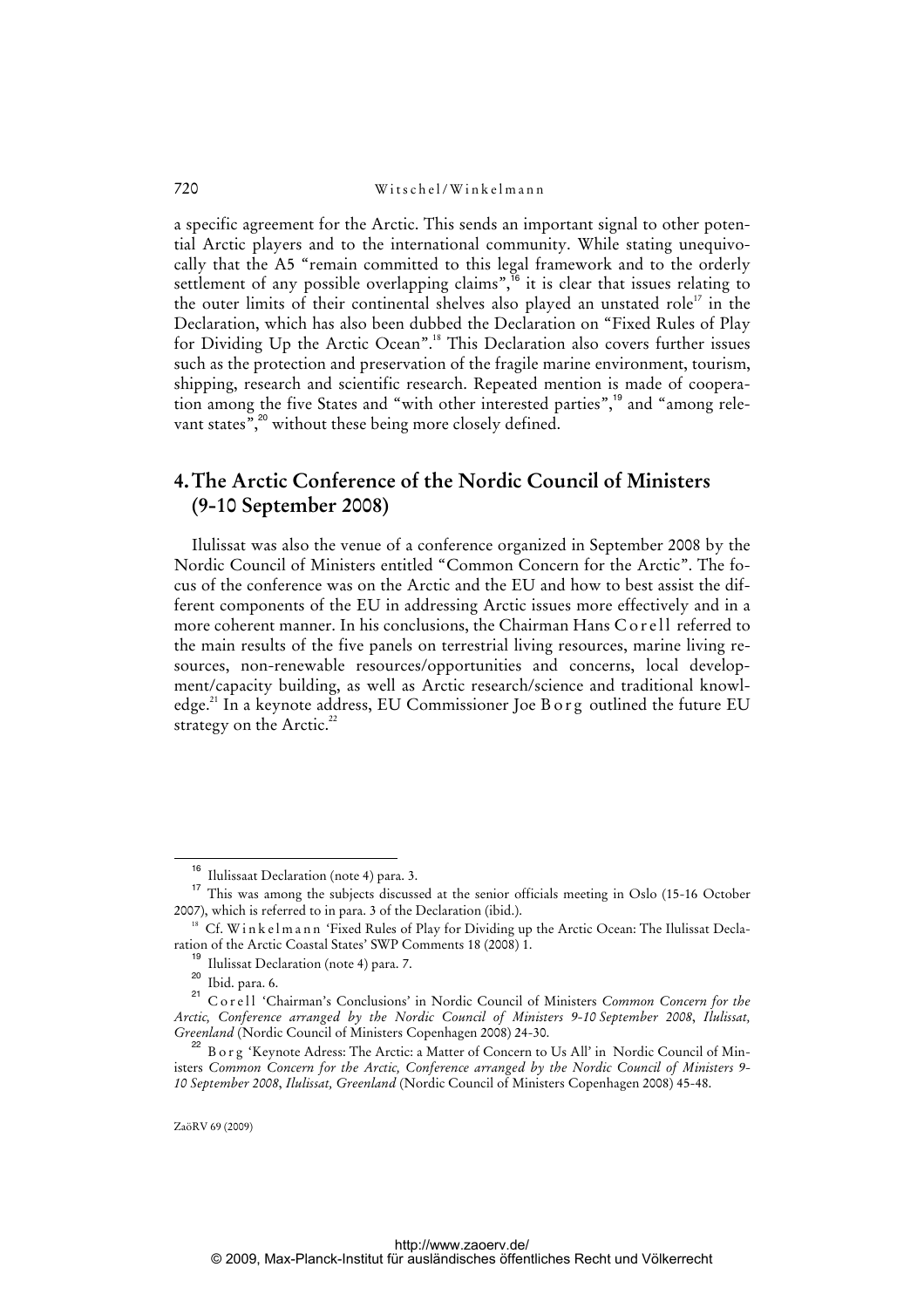#### **5. The European Parliament Resolution (9 October 2008)**

Exactly one month later, on 9 October 2008, the European Parliament (EP) adopted a resolution that contained a reference to the Ilulissat Declaration and noted the outcome of the Conference of the Nordic Council of Ministers. The EP stated that it was deeply concerned at the effects of climate change on the sustainability of the lives of the indigenous peoples in the region. It also drew attention to the fact that the Arctic region, by virtue of its impact on the world's climate and its singular natural environment, merits special consideration as the EU develops its position for the UN Climate Change Conference, to be held in Copenhagen in late 2009. The EP emphasized the external aspects of energy policy and the role of the Arctic in the formulation of the Energy Policy for Europe,<sup>23</sup> and expressed its concern over the ongoing race for natural resources in the Arctic, which may lead to security threats for the EU and overall international instability. The EP recommended opening international negotiations designed to lead to the adoption of an international treaty for the protection of the Arctic, having as its inspiration the Antarctic Treaty, as supplemented by the Madrid Protocol signed in 1991.<sup>24</sup>

#### **6. The Monte Carlo Conference (9-10 November 2008)**

France and the Principality of Monaco hosted a joint conference entitled "The Arctic: Observing the Environmental Challenges and Facing Their Challenges" in Monte Carlo from 9-10 November 2008. It was attended by numerous representatives of polar research institutes. The objectives of the conference were to increase public awareness of the urgent need for action to protect the Arctic from damage caused by degradation of the global environment; to provide a focus on scientific studies carried out in the Arctic within the context of the International Polar Year, broadening them into wider subjects around a central theme: the Arctic as a privileged observatory of global environmental changes, and especially the effects of climate change; and, additionally, to launch a political appeal to pursue scientific research beyond the International Polar Year and to create a network of Arctic observation stations for the protection of the environment.<sup>25</sup>

The final declaration of the Conference contained various statements on the related issues of Arctic observation, arctic reporting and an information network, as

Commission of the European Communities 'Communication from the Commission to the European Council and the European Parliament – An Energy Policy for Europe' COM(2007) 1 final (10 January 2007).

<sup>24</sup> Antarctic Treaty (signed 1 December 1959, entered into force 23 June 1961) 402 UNTS 71; Protocol on Environmental Protection to the Antarctic Treaty (done 4 October 1991, entered into force 14 January 1998) (1991) 30 ILM 1455.

 $5$  See preparatory documents for the conference (on file with authors).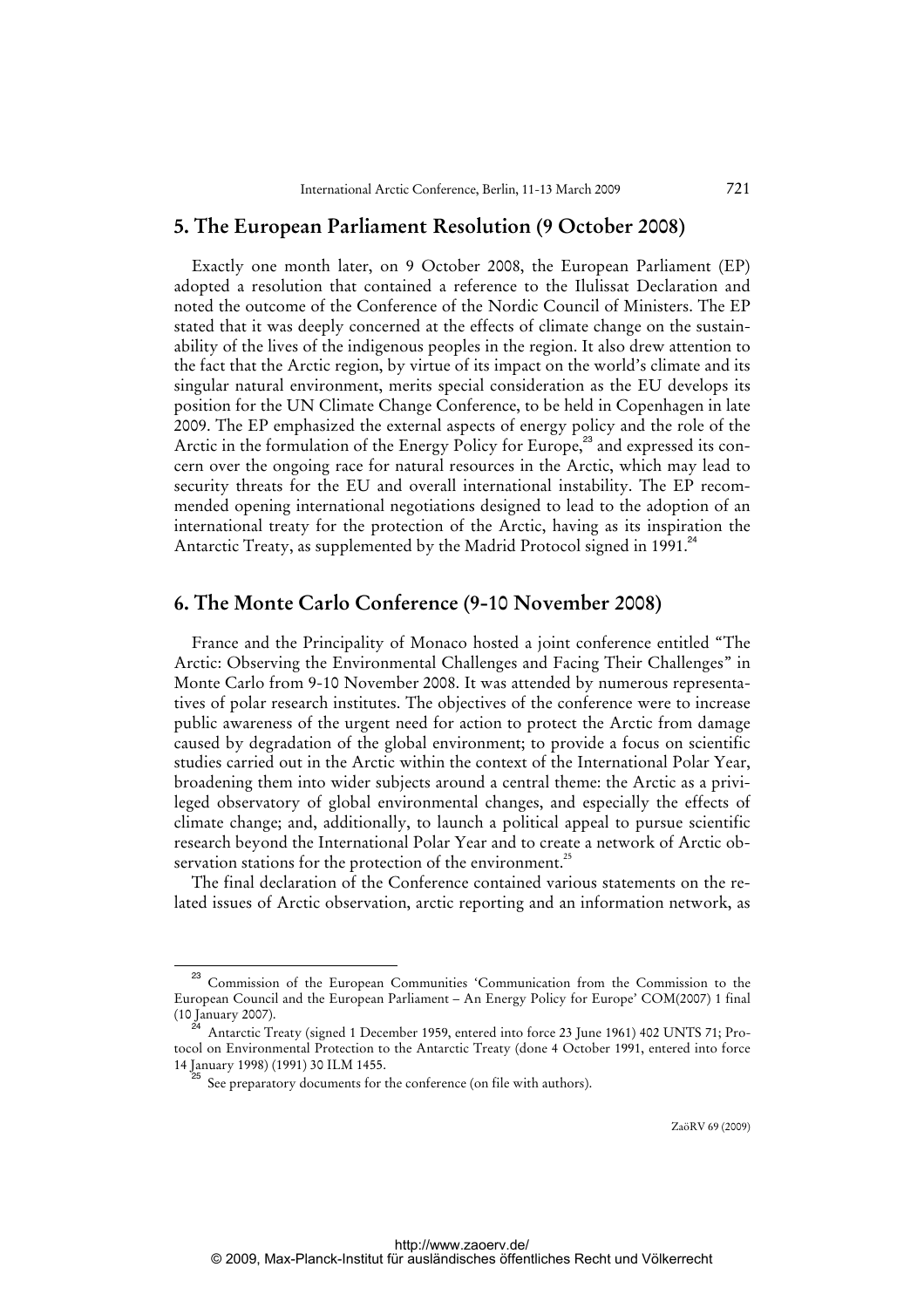well as on the importance of facilitating access to research sites in the Arctic.<sup>26</sup> It also referred to the need to have financial and human resources available.

#### **7. The EU Commission Communication (20 November 2008)**

On 20 November 2008, not long after the Monte Carlo Conference, the EU Commission presented a Communication on "The European Union and the Arctic Region". In this document, the Commission emphasized that the EU is inextricably linked to the Arctic region by a unique combination of history, geography, economy and scientific achievements. As it stated, three Member States – Denmark (Greenland), Finland and Sweden – have territories in the Arctic, and two other Arctic States – Iceland and Norway – are members of the European Economic Area (EEA).<sup>27</sup> Furthermore, Canada, Russia and the United States are strategic partners of the EU. According to the Communication, the Arctic Ocean contains areas beyond national jurisdiction pertaining to the high seas and the seabed managed by the International Seabed Authority. It also stressed that EU policies in areas such as environment, climate change, energy, research, transport and fisheries have a direct bearing on the Arctic.

Referring to the paper presented by the High Representative for the Common Foreign and Security Policy,<sup>28</sup> the Commission pointed out that environmental changes are altering the geo-strategic dynamics of the Arctic with potential consequences for international stability and European security interests, calling for the development of an EU Arctic policy. On the whole, it stated, Arctic challenges and opportunities will have significant repercussions on the life of European citizens for generations to come. The Commission concluded: "It is therefore imperative for the European Union to address [these challenges] in a coordinated and systematic manner, in cooperation with Arctic states, territories and other stakeholders".<sup>29</sup> The three main policy objectives of the EU are protecting and preserving the Arctic in unison with its population, promoting sustainable use of resources and contributing to enhanced Arctic multilateral governance.30 The Communication includes a set of proposals for action on each of these priorities.

<sup>&</sup>lt;sup>26</sup> Final Declaration (note 7).

<sup>27</sup> Provisions of the EEA Agreement (Agreement on the European Economic Area [signed 2 May 1992, entered into force 1 January 1994] [1994] OJ L1/3) ensure full participation of the EEA EFTA countries in the Internal Market and in these respects allow for cooperation in fields such as environment, research, tourism and civil protection, all of great importance for the Arctic.

<sup>&</sup>lt;sup>28</sup> Council of the European Union 'Report 7249/08 from the Commission and the Secretary General/High Representative to the European Council – Climate Change and International Security' (note 2); see above "1. The Paper by the EU High Representative (3 March 2008)".

<sup>&</sup>lt;sup>3</sup> Commission of the European Communities 'Communication from the Commission to the European Parliament and the Council – The European Union and the Arctic Region' (note 8) ch 1.

Ibid. ch 2, 3 and 4.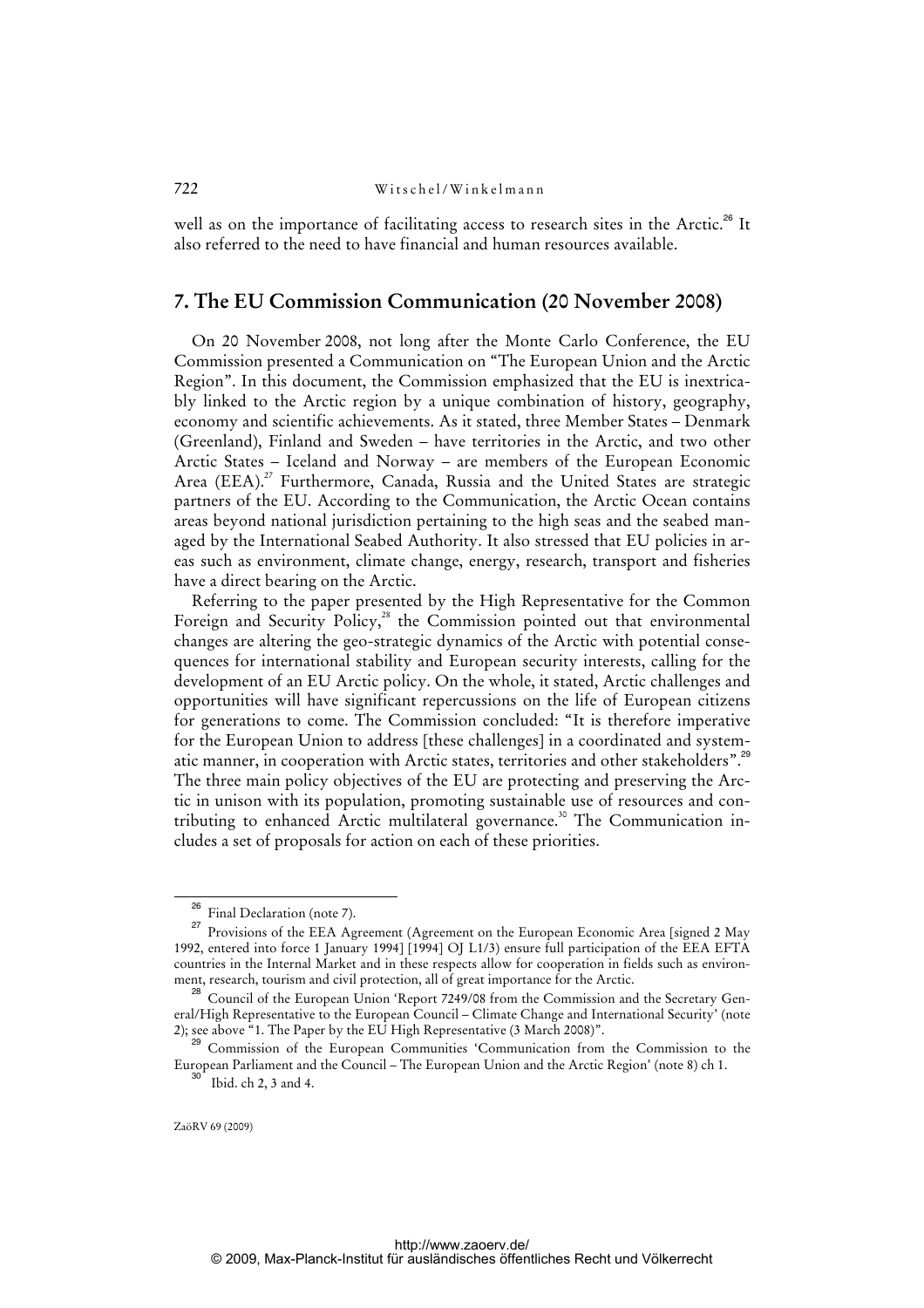#### **8. The US Directive on Arctic Region Policy (9 January 2009)**

The United States of America announced its new Arctic strategy on 9 January 2009, in a Directive that was one of the Bush Administration's final foreign policy acts. The purpose of the Directive was to establish the policy of the United States with respect to the Arctic region and to direct related implementation actions. The directive superseded the previous Presidential Decision Directive (issued in 1994) with respect to Arctic policy but not with respect to Antarctic policy.<sup>31</sup> The Directive sets out America's position on the following issues (in the order given): national security and homeland security interests in the Arctic, international governance, extended continental shelf and boundary issues, promoting international scientific cooperation, maritime transportation in the arctic region, economic issues (including energy, environmental protection and conservation of natural resources). As well as highlighting freedom of navigation as a "top national priority", the Directive also contains a reference to the application of the right of passage through the straits of the Northern Sea Route and the Northwest Passage, as well as a call for the US Senate to act favorably on US accession to UNCLOS.<sup>32</sup> It should not however pass without remark that (military) security interests take pride of place in the Directive. Later in the text, it is stated that an Arctic Treaty is "not appropriate or necessary",<sup>33</sup> and that the Arctic Council should "not be transformed into a formal international organization".<sup>34</sup>

## **9. The NATO Seminar in Reykjavik (29 January 2009)**

For the first time since the end of the Cold War, NATO, too, turned its attention to the future of the Arctic. High-level representatives gathered at a "Seminar on Security Prospects in the High North" in Reykjavik, which had long been advocated by Iceland and Norway<sup>35</sup> and was attended by NATO Secretary General De Hoop Scheffer. Chairman's conclusions were adopted at the end of the meeting. These conclusions underscored the necessity of strengthening the cooperation between all relevant actors in the High North. They also noted that NATO has "legitimate security interests" in this region of "strategic importance".<sup>36</sup> At the

<sup>&</sup>lt;sup>31</sup> United States National Security Presidential Directive and Homeland Security Presidential Directive NSPD 66/HSPD 25 (note 9) ch I.A.

<sup>&</sup>lt;sup>32</sup> Cf. B r i g h a m 'Navigating the New Maritime Arctic' Proceedings 135(5) (2009) 46-47.

<sup>33</sup> United States National Security Presidential Directive and Homeland Security Presidential Directive NSPD 66/HSPD 25 (note 9) ch III.C.3.

<sup>34</sup> Ibid. ch III.C.2.

<sup>&</sup>lt;sup>35</sup> The Chairman's Conclusions rightly refer to a follow-up seminar that Norway intends to arrange in 2010; see Chairman's Conclusions, NATO Seminar (note 10) para. 8.

Ibid. para. 4.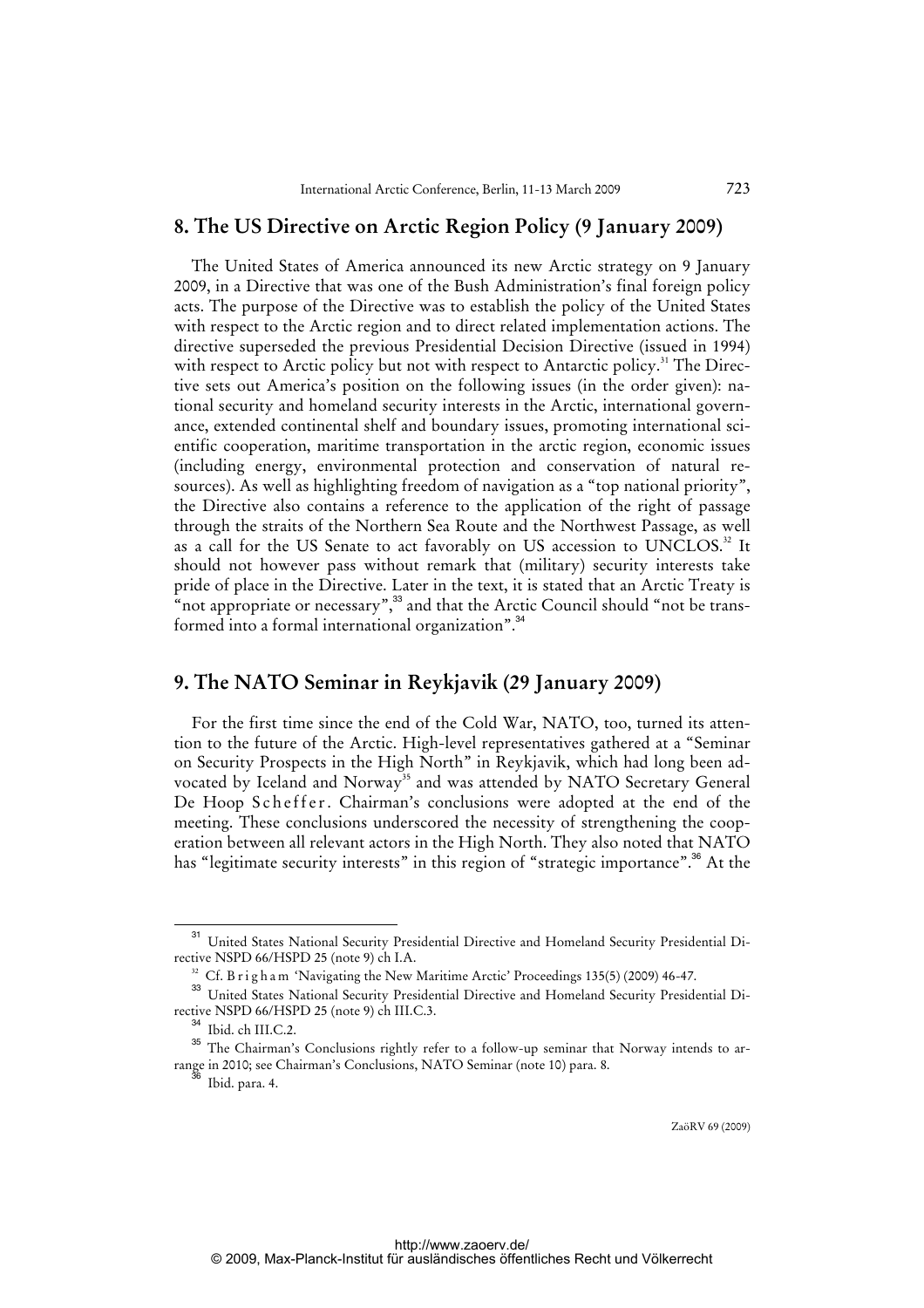same time it was also noted that "not all security risks and threats are best addressed by NATO".<sup>37</sup> No Russian participants were invited to attend the Seminar.

#### **10. The Berlin Arctic Conference (11-13 March 2009)**

The Arctic Conference held in Berlin in March 2009 was entitled "New Chances and New Responsibilities in the Arctic". It was organized by the Foreign Office of the Federal Republic of Germany in coordination with the Foreign Ministries of Denmark and Norway, and had the aim of identifying what concrete form cooperation between the five Arctic Ocean coastal States and third States, organizations and communities could take*.* The Ilulissat Declaration of May 2008 had referred in several paragraphs to the necessity of "cooperation", without, however, describing concrete forms and ways of cooperation.<sup>38</sup> The Chairman's conclusions of the Conference are published in this volume.<sup>39</sup>

## **11. The Agreement on the Conservation of Polar Bears: First Meeting of States Parties (17-19 March 2009)**

On 15 November 1973, Canada, Greenland, Norway, Russia and the United States of America concluded an Agreement on the Conservation of Polar Bears in Oslo, Norway.<sup>40</sup> In accordance with the provisions of the Agreement, including Arts. VIII and IX thereof, the five parties met in Tromsø, Norway, from 17–19 March 2009 with the objective of providing an update on the conservation status of polar bears, reviewing implementation of the Agreement, identifying useful polar bear conservation strategies and discussing mechanisms for enhanced implementation of the Agreement.

The meeting is of significance because this Agreement is the only international treaty specific to the Arctic that has been concluded by the five Arctic coastal States. It is also notable that this first official Meeting of States Parties took place some 36 years after the Agreement was adopted.

In the outcome document of the Tromsø meeting, the five States underscored that the impacts of climate change and the continued and increasing loss and fragmentation of sea ice – the key habitat for both polar bears and their main prey species – constitute the most important threat to polar bear conservation. The parties noted with deep concern the escalating rates and extent of changes in the Arctic induced by climate change to date and that future changes are projected to be even

<sup>37</sup> Ibid. para. 5.

<sup>&</sup>lt;sup>38</sup> See above "3. The Ilulissat Declaration (27-29 May 2008)".

<sup>&</sup>lt;sup>39</sup> See Chairman's conclusions by G. W its c h e l (in this volume).

<sup>40</sup> Agreement on the Conservation of Polar Bears (done 15 November 1973, entered into force 26 May 1976) (1974) 13 ILM 13.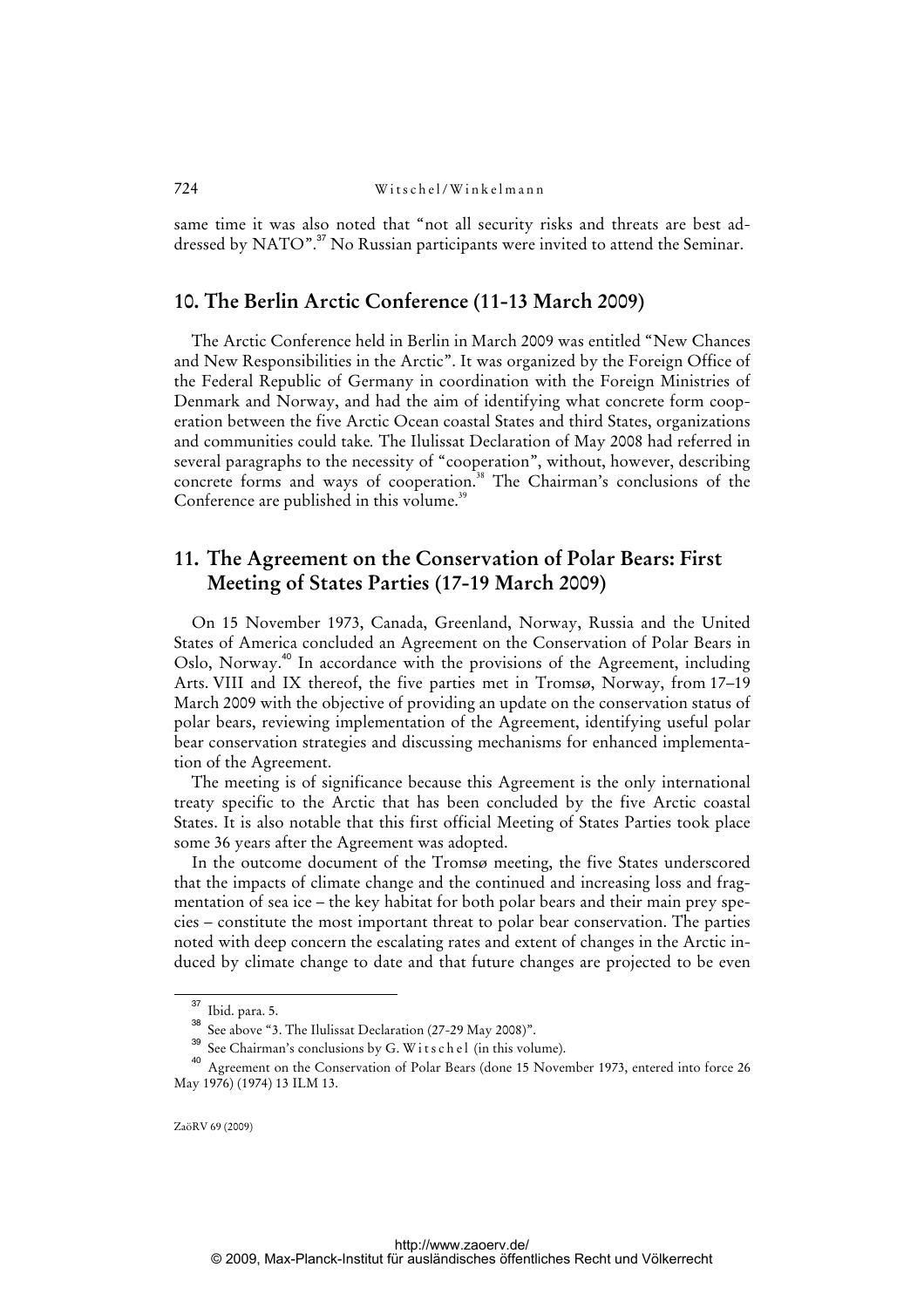larger. The parties agreed that long-term conservation of polar bears depends upon successful mitigation of climate change. They expressed concern that ultimately, opportunities for polar bear conservation are limited by the magnitude and rate of change in climate and sea-ice conditions. The parties were also concerned about their common obligations to protect the ecosystem of which polar bears are a part. This obligation<sup>41</sup> can only be met if global temperatures do not rise beyond levels where the sea ice retreats from extensive parts of the Arctic. Polar bears are likely to be extirpated from most of their range within this century. Against this background, the parties recognized the urgent need for an effective global response that will address the challenges of climate change. Further, the parties recommended that ongoing efforts within appropriate forums to negotiate strategies to address climate change should be informed by the significance of climate change to the conservation of polar bears.

## **12. Conclusion: the Arctic Ocean and International Law of the Sea**

In a short time, widespread agreement has been reached on the fact that the UN Convention on the Law of the Sea<sup>42</sup> provides the basis for resolving many of the questions related to the new developments in the Arctic Ocean.<sup>43</sup> Even the USA, which has not yet acceded to UNCLOS, agrees with this assessment, as evidenced by its support of the Ilulissat Declaration.<sup>44</sup> However, on many issues UNCLOS provides no more than a general framework. It does not contain specific rules on many of the aspects that need regulation. The first Meeting of the Parties to the Agreement on the Conservation of Polar Bears was a good illustration of how legal obligations fail to make an impact when circumstances arise that are utterly different from those for which they were intended – such as global climate change. Numerous issues that UNCLOS touches on in general terms have yet to be resolved. These include questions such as:<sup>45</sup>

What patterns will the recommendations made by the Commission on the Limits of the Continental Shelf develop in practice when faced with submissions by States concerning the Arctic Ocean (Art. 76 UNCLOS)? Will research by third countries remain as free as it is today in those areas beyond the baselines that States seek to claim as their continental shelves (cf. Art. 77 UNCLOS)? Will the relation-

<sup>&</sup>lt;sup>41</sup> This is one of the main obligations of the Agreement on the Conservation of Polar Bears (Art. 2: "Each Contracting Party shall take appropriate action to protect the ecosystems of which polar bears are a part, with special attention to habitat components such as denning and feeding sites and migration patterns, and shall manage polar bear populations in accordance with sound conservation practices based on the best available scientific data").

<sup>&</sup>lt;sup>42</sup> United Nations Convention on the Law of the Sea (note 13).

<sup>43</sup> Proelss/Müller 'The Legal Regime of the Arctic Ocean' ZaöRV 68 (2008) 651-687.

<sup>44</sup> See above "3. The Ilulissat Declaration (27-29 May 2008)".

<sup>&</sup>lt;sup>45</sup> See also the questions raised by G. G l o s e r (in this volume).